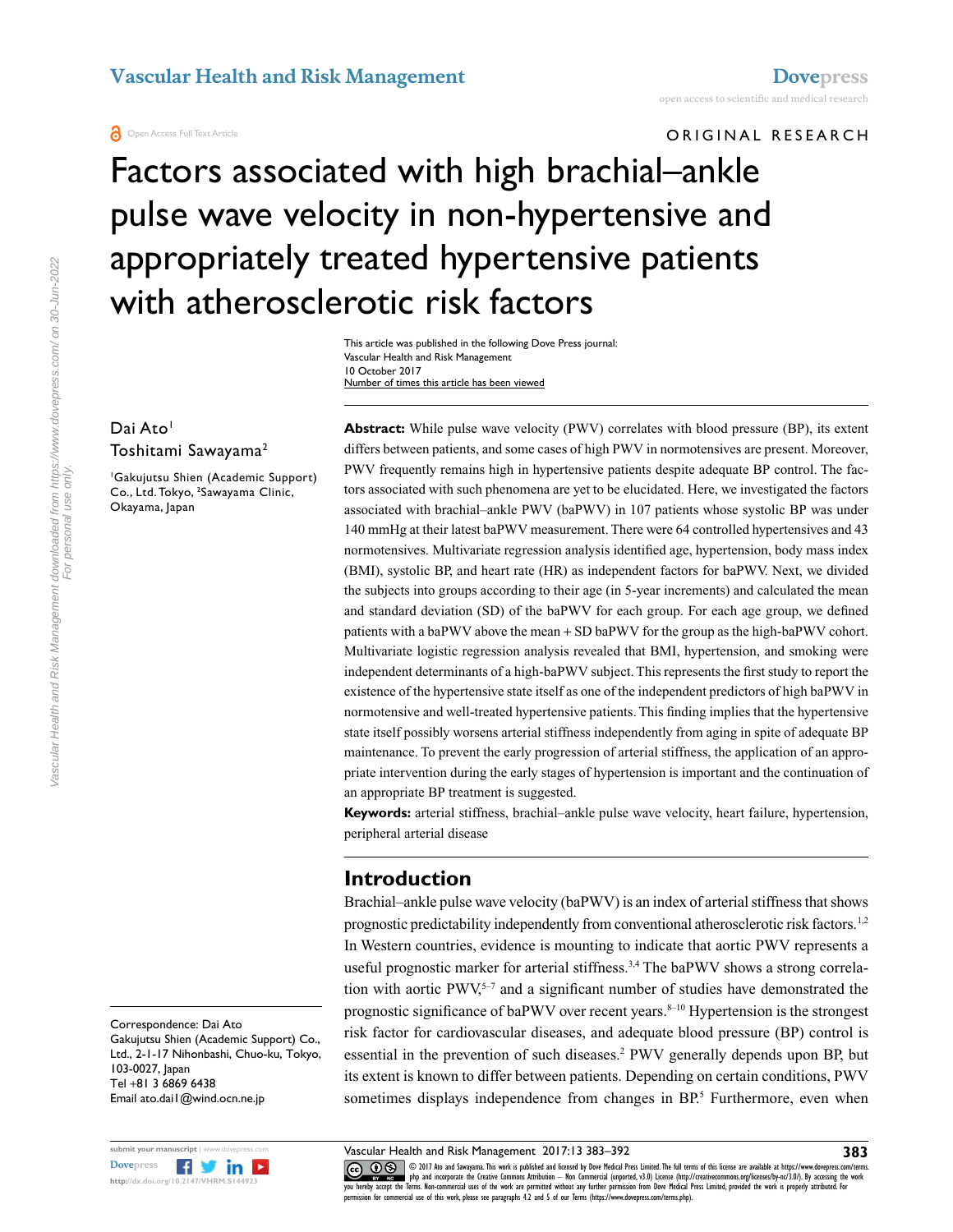BP is well controlled, there are cases of reduced PWV and frequent cases of PWV remaining high without improvement (Figure 1A and B). It is possible that this condition indicates a residual risk.<sup>8,9</sup> However, factors associated with these phenomena have not been fully elucidated. Therefore, in the present study, we investigated the potential association between baPWV and a variety of factors in outpatients attending our clinic, both with and without hypertension, and in whom systolic BP was controlled to less than 140 mmHg.

# **Methods Subjects**

We recruited outpatients attending the Sawayama Clinic (Kurashiki city, Okayama, Japan) who had undergone simultaneous baPWV/ankle–brachial index (ABI) measurements at least three times before the end of October 2014 and who had bilateral baPWV values at the latest opportunity. Figure 2 depicts the patient selection process. The condition of baPWV/ABI measured at least three times was stipulated to



**Figure 1** Trend graphs of two typical blood pressure-controlled patients with or without improved baPWV.

Notes: (A) Born in May, 1942, male, hypertension. Minor old myocardial infarction was seen during first visit, April 2010;. baPWV was relatively high at 2,000 cm/s but improved with BP reduction and was kept stable at approximately 1,400 cm/s for several years. (**B**) Born in March 1941, male, hypertension, diabetes, smoking, minor cardiomegaly. Antihypertensive treatment was started in May 2007. Despite adequate blood pressure control, baPWV did not improve but increased 5 years after the initiation of antihypertensives and remained at approximately 2,500 cm/s with perturbation.

**Abbreviations:** baPWV, brachial–ankle pulse wave velocity; BP, blood pressure; H, high; ST, standard.



**Figure 2** Flow chart showing the patient selection procedure.

**Abbreviations:** ABI, ankle–brachial index; baPWV, brachial–ankle pulse wave velocity; %MAP, percent mean arterial pressure; UT, upstroke time.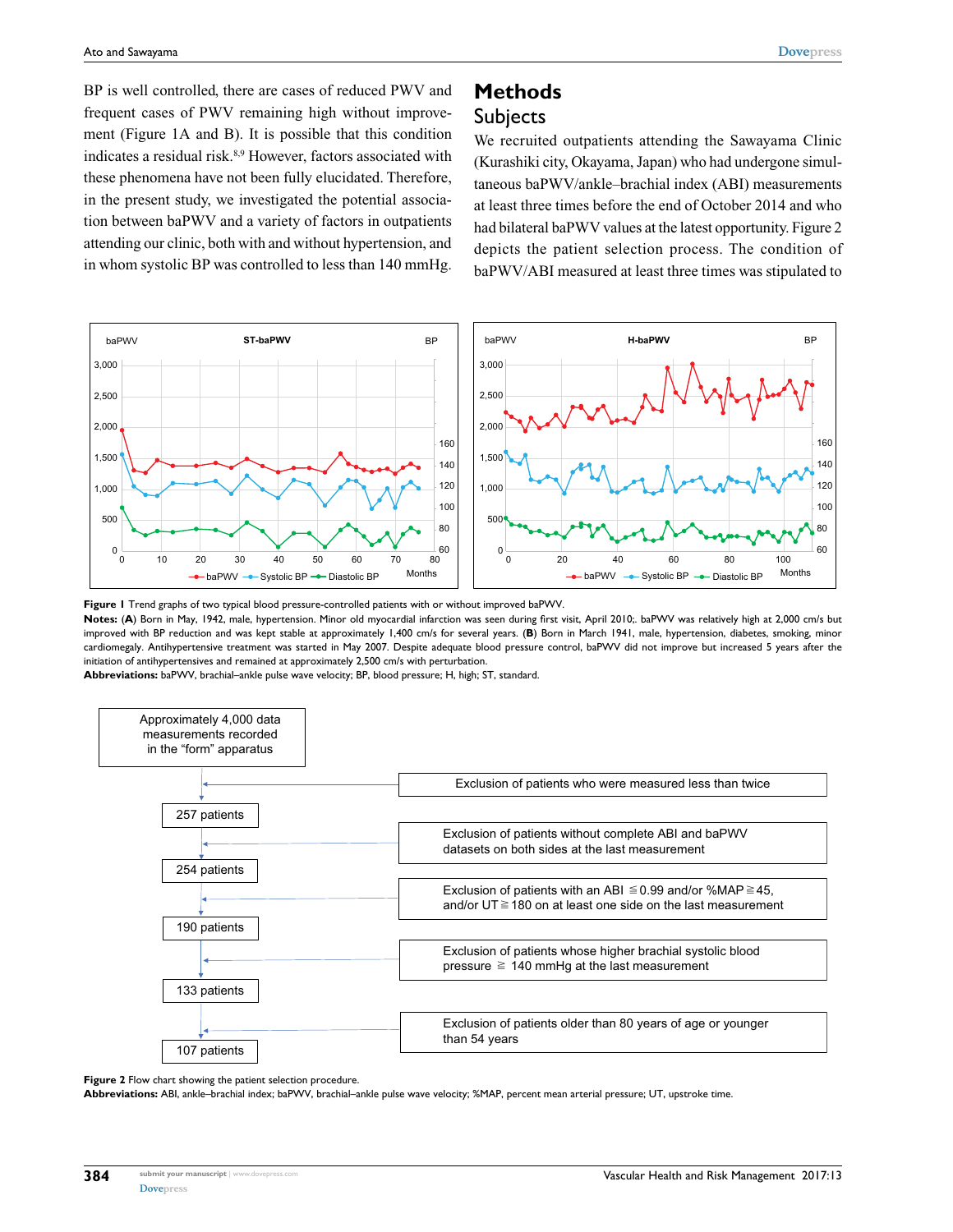ensure that we selected patients whose BP was continuously controlled over a definite period through hospital attendance. We did not include patients if data arising from unilateral baPWV, and/or ABI, were lacking in the latest opportunity. Moreover, we excluded patients who had an ABI ≤0.99, a percent mean arterial pressure (%MAP) of the ankle pulse waveform  $\geq 45\%$ , or an upstroke time (UT)  $\geq 180$  ms, at least unilaterally in the last examination; this was done to exclude possible cases of arteriosclerosis obliterans (ASO) and the underestimation of baPWV.<sup>1,11-13</sup> Furthermore, we excluded data from patients in whom systolic BP was >140 mmHg in their most recent test, as these patients could not be BP controls.2 We excluded patients <54 or >80 of age due to the small numbers of such patients (n=14 and n=12, respectively). Finally, 107 patients, between 55 and 79 years of age, were included for analysis. Although four of these patients had a diastolic BP >90 mmHg, we did not exclude them. This was because diastolic BP showed no significant correlation with baPWV in this cohort, and we believed that these patients would have no significant influence on our statistical analysis. The data were obtained from the records of the Sawayama Clinic and were fully anonymized before analysis by the authors. The Sawayama Clinic permitted waiver of informed consent from subjects because of the retrospective study design and the fact that de-identified data were being accessed. The authors agreed with the study protocol, and the study was ethically conducted in accordance with the principles of the Declaration of Helsinki.

### Measurements and variables

All variables related to BP and pulse wave examination were measured using a pulse waveform analyzer BP-203RPE II (form PWV/ABI, Nippon Colin, Komaki, Aichi, Japan). Details of the function and utility of this device have been described previously.1,5 Detailed explanations pertaining to %MAP and UT, derived from ankle pulse waveforms, have also been provided previously.1,11,13 This device was also used to measure HR. For brachial BP, higher systolic BP and diastolic BP were used. Surrogate markers for arterial stiffness and lower limb atherosclerosis, higher baPWV, and lower ABI were used.<sup>1</sup> For additional surrogate markers of lower limb atherosclerosis, higher UT and %MAP were also selected. Moreover, this apparatus provided indices related to left ventricle systolic time intervals (STI), such as ejection time (ET), pre-ejection period (PEP), and ET/PEP.14,15 In five patients, at least one of the STI indices was not measured; thus, in terms of STI indices, data were collated from the remaining 102 patients. Most of the measurements from this

device were conducted in the morning (106 out of 107). BMI was calculated as weight divided by height squared (kg/m²).

# Definition of atherosclerotic risk factors

Hypertension was said to be present when BP recorded was >140/90 mmHg and/or when a patient was treated with antihypertensive medications. Diabetes and dyslipidemia were defined according to the current Japanese guidelines, $16,17$ including on the use of medications. Smoking was defined as having a regular smoking habit at the point when the last baPWV measurement was taken.

# Statistical analysis

Continuous variables are expressed as means ± standard deviations (SDs), while nominal variables are expressed as percentage ratios (%). We compared characteristics between sexes and between patients with and without risk factors (hypertension, diabetes, dyslipidemia, or smoking), coronary arterial disease (CAD), and cerebrovascular disease (CVD). We identified indices correlating with baPWV using the Pearson correlation method and conducted multivariate regression analysis of baPWV as a dependent variable. Next, we divided patients into five groups according to their age, 55–59 years  $(n=16)$ , 60–64 years  $(n=31)$ , 65–69 years  $(n=25)$ , 70–74 years  $(n=20)$ , and 75–79 years  $(n=15)$ . We then calculated the mean  $baPWV \pm SD$  for each age group. We defined those with a  $baPWV \leq mean + SD$  in each group as the standard baPWV (ST-baPWV, n=90), and those with a baPWV > mean + SD in each group as high baPWV (H-baPWV, n=17). Then, we undertook multivariate logistic regression analysis to identify independent determinants of H-baPWV. We conducted the Mann–Whitney–Wilcoxon test for continuous variables and the chi-square test for nominal variables to compare the two groups using Microsoft Excel 2016. Two multivariate analyses were also performed using EZR (EZR on R commander Version 1.33, September 1, 2016).<sup>18</sup> Multivariate analysis was based on a stepwise forward–backward procedure to determine independent factors. All the conventional risk factors (hypertension, diabetes, dyslipidemia, and smoking), and any variables for which probability (*p*) was identified by univariate analysis as <0.1 were also included in the model, except for indices of pulse waveforms (UT, %MAP, ET, and PEP). Statistical significance was set at *p*<0.05 (two tailed).

# **Results**

Table 1 shows the characteristics of all 107 patients, classified by sex, and highlighting those with ST-baPWV and those with H-baPWV. Taking all patients into account, mean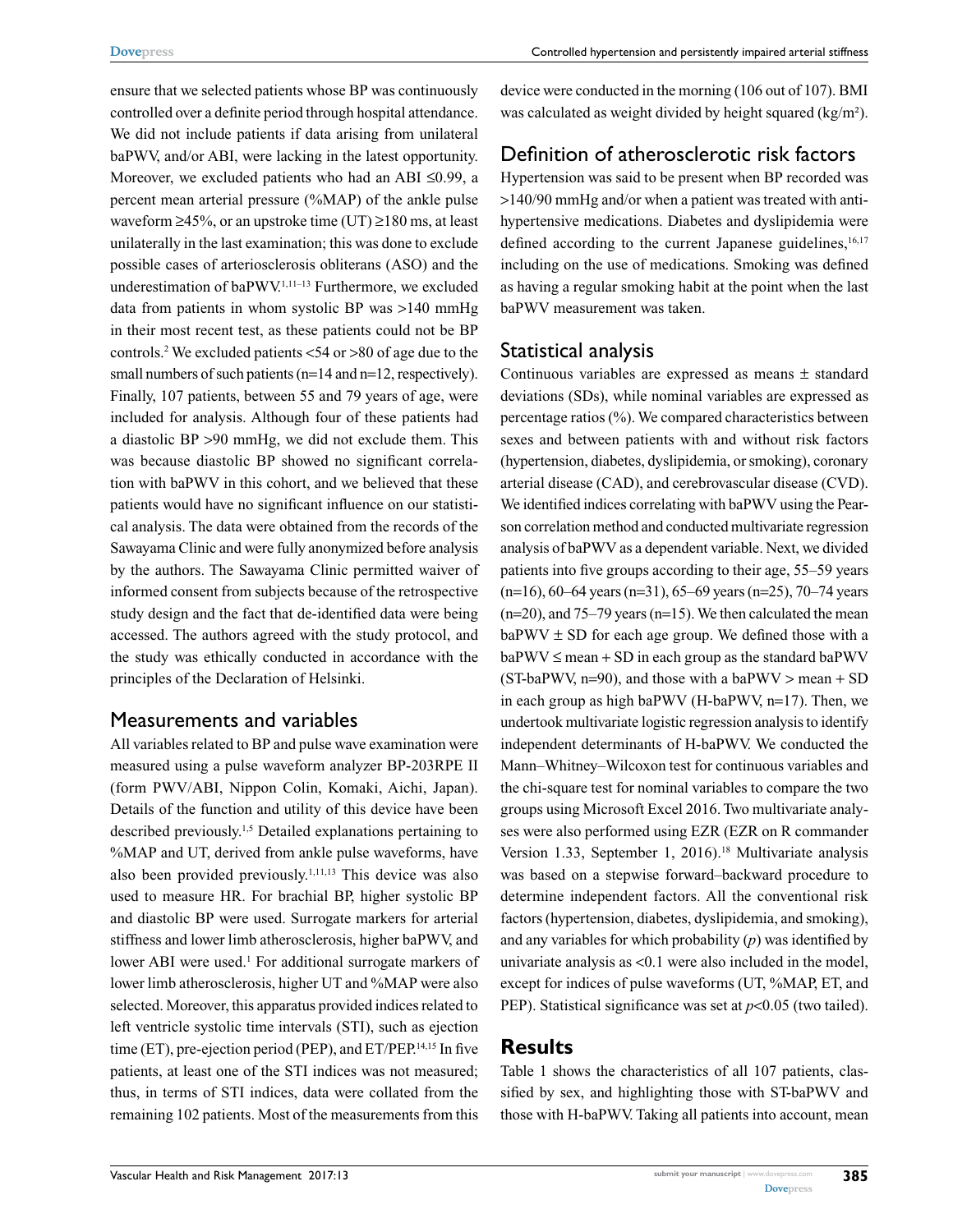**Table 1** Patient characteristics according to sex and baPWV category

|                     | All             | Male             | Female          | $p^*$     | <b>ST-baPWV</b> | H-baPWV         | $p^{**}$  |
|---------------------|-----------------|------------------|-----------------|-----------|-----------------|-----------------|-----------|
|                     | $(N=107)$       | $(N=67)$         | $(N=40)$        |           | $(N=90)$        | $(N=17)$        |           |
| Age (years)         | $66 + 6$        | $66+7$           | $66 + 6$        | 0.94      | $66 + 6$        | $67 + 7$        | 0.64      |
| Height (cm)         | $164\pm8$       | $168 \pm 5$      | 158±6           | < 0.00001 | $164\pm8$       | $164\pm8$       | 0.88      |
| BMI $(Kg/m2)$       | $22.8 + 2.9$    | $23.2 + 2.6$     | $22.0 + 3.1$    | < 0.05    | $23.1 \pm 2.8$  | $20.8 + 2.5$    | < 0.002   |
| Systolic BP (mmHg)  | $124\pm 10$     | $122 \pm 10$     | 126±9           | < 0.03    | $123\pm9$       | 126±9           | 0.17      |
| Diastolic BP (mmHg) | $76\pm8$        | 76 <sup>+9</sup> | $77+9$          | 0.62      | $78+7$          | $76\pm8$        | 0.23      |
| baPWV (cm/s)        | $1644 \pm 302$  | $1624 \pm 286$   | $1678 + 329$    | 0.4       | 1556±206        | $2112 \pm 301$  | < 0.00001 |
| <b>ABI</b>          | $1.14 \pm 0.07$ | $1.15 \pm 0.08$  | $1.13 \pm 0.05$ | 0.14      | $1.14 \pm 0.07$ | $1.16 \pm 0.07$ | 0.22      |
| %MAP                | $38 + 3$        | $38 + 3$         | $40 + 2.8$      | < 0.0001  | $38 + 3$        | 39±3            | 0.56      |
| UT (msec)           | $148 \pm 16$    | 146±16           | 150±15          | 0.16      | $148 \pm 15$    | $146 + 20$      | 0.67      |
| HR (bpm)            | $64\pm10$       | $63 \pm 11$      | 65±9            | 0.41      | $63 \pm 10$     | $68+9$          | < 0.04    |
| ET (msec)           | $289 + 25$      | $286 + 25$       | $295 + 23$      | < 0.05    | $292 + 23$      | $275 + 28$      | < 0.04    |
| PEP (msec)          | 106±14          | $107 \pm 15$     | $105 \pm 12$    | 0.65      | $106 \pm 14$    | $105 \pm 12$    | 0.75      |
| <b>ET/PEP</b>       | $2.78 \pm 0.45$ | $2.74 \pm 0.48$  | $2.82 \pm 0.41$ | 0.23      | $2.80 \pm 0.44$ | $2.65 \pm 0.46$ | 0.25      |
| Sex (male, %)       | 63%             |                  | —               | -         | 62%             | 65%             | 0.91      |
| $H$ -baPWV $(%)$    | 16%             | 16%              | 15%             | 0.84      |                 |                 |           |
| Diabetes (%)        | 16%             | 25%              | 0%              | < 0.002   | 16%             | 18%             | 0.84      |
| Hypertension (%)    | 60%             | 63%              | 55%             | 0.62      | 56%             | 82%             | 0.19      |
| Dyslipidemia (%)    | 45%             | 45%              | 45%             | 0.99      | 46%             | 41%             | 0.8       |
| Smoking (%)         | 37%             | 58%              | 3%              | < 0.00001 | 34%             | 53%             | 0.25      |
| <b>CAD (%)</b>      | 13%             | 18%              | 5%              | 0.07      | 13%             | 12%             | 0.87      |
| <b>CVD (%)</b>      | 3%              | 3%               | 3%              | 0.88      | 2%              | 6%              | 0.41      |
| <b>OHD (%)</b>      | 7%              | 3%               | 13%             | 0.06      | 6%              | 12%             | 0.36      |

**Notes:** *p*\*, comparison between males and females; *p*\*\*, comparison between the ST-baPWV group and the H-baPWV group. Data shown as mean ± SD, percentage, or *p*-value.

**Abbreviations:** ABI, ankle–brachial index; BMI, body mass index; BP, blood pressure; baPWV, brachial–ankle pulse wave velocity; CAD, coronary artery disease; CVD, cerebrovascular disease; ET, ejection time; H, high; HR, heart rate; %MAP, percent mean arterial pressure; OHD, other heart disease; PEP, pre-ejection period; ST, standard; UT, upstroke time.

age was 66±6 years, mean height was 164±8 cm, mean BMI was 22.8±2.9, mean systolic BP was 124±10 mmHg, mean baPWV was 1644±302 cm/s, and mean ABI was 1.14±0.07. Within our patient cohort, the proportion of those with hypertension was 60% (n=64), diabetes 16% (n=17), dyslipidemia 45% (n=48), smoking 37% (n=40), CAD 13% (n=14), and CVD 3% (n=3). Other heart diseases (OHD), rather than CAD, were identified in seven patients, including atrial fibrillation (n=2), ventricular tachycardia (n=1), supraventricular arrhythmia (n=1), sick sinus syndrome (n=1), hypertrophic cardiomyopathy (n=1), and mitral valve prolapse (n=1). Comparing sexes, males were significantly taller (168 $\pm$ 5 cm vs 158 $\pm$ 6 cm,  $p$ <0.00001) and had a significantly higher BMI (23.2 $\pm$ 2.6 kg/ m² vs 22.0±3.1 kg/m², *p*<0.05). Systolic BP was significantly higher in females (122±10 mmHg vs 126±9 mmHg, *p*<0.03), but there was no significant difference between sexes in terms of baPWV. The 17 patients with diabetes were male only (25% male vs 0% female, *p*<0.002). Smokers were mostly males (39 out of 40 smokers); the smoking ratio was also higher in males (58% vs 3%, *p*<0.00001). The incidence of CAD among males was higher than among females (18% vs 5%, *p*=0.07), whereas OHD was more common in females than among males (13% vs 3%, *p*=0.06).

Table 1 shows a comparison between patients with STbaPWV ( $n=90$ ) and H-baPWV ( $n=17$ ). Age and systolic BP were not significantly different between those with ST-baPWV and those with H-baPWV (age 66±6 and 67±7; systolic BP: 123±9 mmHg and 126±9 mmHg, respectively). The baPWV was significantly higher in the H-baPWV group  $(1,556\pm206$  cm/s in ST-baPWV patients and  $2,112\pm301$  cm/s in H-baPWV patients, *p*<0.00001). Furthermore, baPWV increased with age in both the ST-baPWV and H-baPWV groups although there was no significant difference in systolic BP among different generations (Figure 3). Ratios of hypertension and smoking were not significantly different when compared between these two groups (hypertension: 56% and 82%, smoking: 34% and 53%, respectively). BMI was significantly lower in the H-baPWV group (23.1±2.8 kg/m<sup>2</sup>) and  $20.8\pm2.5$  kg/m<sup>2</sup>,  $p<0.002$ ), whereas HR was significantly higher in the H-baPWV group (63±10 bpm and 68±9 bpm, *p*<0.04).

Table 2 depicts our univariate analysis of factors and baPWV. There were significant correlations between baPWV and age (R=0.49, *p*<0.00001), BMI (R=−0.24, *p*<0.02), systolic BP (R=0.26, *p*<0.01), HR (R=0.27, *p*<0.01), and hypertension (R=0.32, *p*<0.001). However, baPWV did

**386**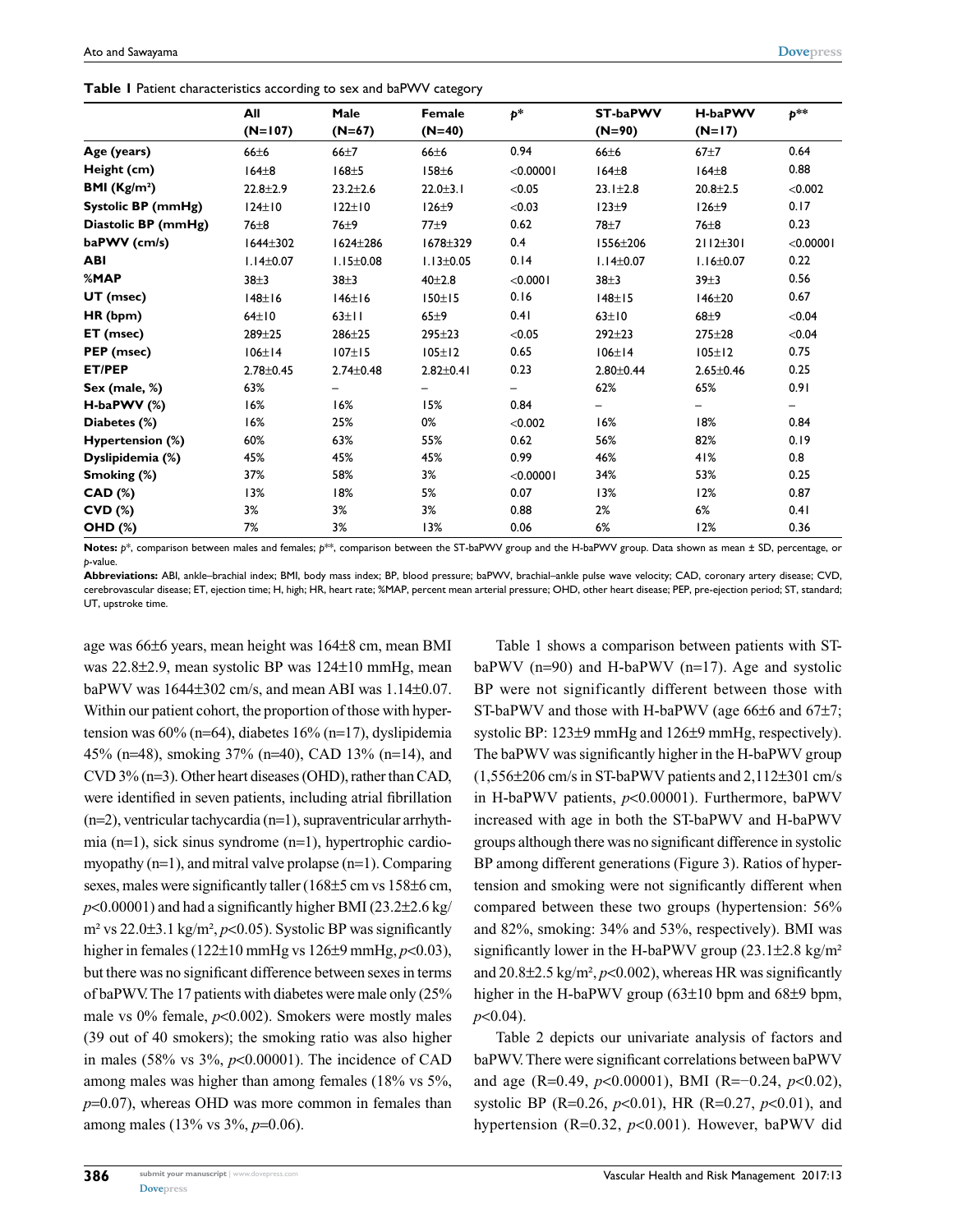

#### **Figure 3** The baPWV according to age and category.

**Abbreviations:** baPWV, brachial–ankle pulse wave velocity; H, high; ST, standard.

| Univariate analysis    |             |           | <b>Multivariate analysis</b> |         |      |              |
|------------------------|-------------|-----------|------------------------------|---------|------|--------------|
|                        | $\mathbf R$ | Þ         | в                            | β       | t    | Þ            |
| Age (years)            | 0.49        | < 0.00001 | 19.84                        | 0.43    | 6.00 | $<$ 0.0000 l |
| Height (cm)            | $-0.18$     | < 0.07    |                              |         |      |              |
| <b>BMI</b> ( $kg/m2$ ) | $-0.24$     | < 0.02    | $-30.12$                     | $-0.28$ | 3.93 | < 0.001      |
| $Sex (male=1)$         | $-0.09$     | 0.38      |                              |         |      |              |
| Systolic BP (mmHg)     | 0.26        | < 0.01    | 8.01                         | 0.25    | 3.52 | < 0.001      |
| <b>ABI</b>             | 0.13        | 0.19      |                              |         |      |              |
| HR (bpm)               | 0.27        | < 0.01    | 6.83                         | 0.23    | 3.34 | < 0.01       |
| Diabetes (yes=1)       | 0.01        | 0.93      |                              |         |      |              |
| Hypertension (yes=1)   | 0.32        | < 0.001   | 184.08                       | 0.61    | 4.13 | < 0.0001     |
| Dyslipidemia (yes=1)   | 0.03        | 0.8       |                              |         |      |              |
| Smoking (yes=1)        | 0.05        | 0.63      |                              |         |      |              |
| $CAD$ (yes=1)          | $-0.02$     | 0.87      |                              |         |      |              |
| $CVD$ (yes=1)          | 0.05        | 0.58      |                              |         |      |              |
| $OHD (yes=1)$          | $-0.05$     | 0.59      |                              |         |      |              |

**Note:** *R*-squared, 0.50; adjusted *R*-squared: 0.48. Multivariate model included variables as follows: age, height, BMI, sex, systolic BP, HR, diabetes, hypertension, dyslipidemia, and smoking.

**Abbreviations:** ABI, ankle–brachial index; B, regression coefficient; BMI, body mass index; BP, blood pressure; CAD, coronary artery disease; CVD, cerebrovascular disease; HR, heart rate; OHD, other heart disease; *R*, Pearson correlation coefficient; β, standardized regression coefficient.

not correlate with diabetes, dyslipidemia, smoking, CAD, CVD, or OHD. Table 2 also depicts the results arising from our multivariate regression analysis using baPWV as a continuous variable. Age (β=0.43, *p*<0.00001), hypertension (β=0.61, *p*<0.0001), systolic BP (β=0.25, *p*<0.001), BMI (β=–0.28, *p*<0.001), and HR (β=0.23, *p*<0.01) were identified as independent determinants of baPWV. Of these factors, patient age was the strongest determinant (*t*=6.00); among the other factors, hypertension had the most powerful influence (β=0.61, *t*=4.13).

Finally, Table 3 presents the results arising from our multivariate logistic regression analysis for H-baPWV as a

#### **Table 3** Multivariate logistic regression analysis of H-baPWV determinants

|              | OR (95% CI)         | Ð          |  |  |
|--------------|---------------------|------------|--|--|
| BMI (SD)     | $0.57(0.42 - 0.78)$ | $<$ 0.00 l |  |  |
| Hypertension | $6.41(1.46-28.1)$   | < 0.02     |  |  |
| Smoking      | $4.62$ (1.23–17.3)  | < 0.03     |  |  |

**Note:** Multivariate model included variables as follows: BMI, systolic blood pressure, HR, diabetes, hypertension, dyslipidemia, and smoking.

**Abbreviations:** baPWV, brachial–ankle pulse wave velocity; BMI, body mass index; CI, confidence interval; H, high HR, heart rate; OR, odds ratio; SD, standard deviation.

dependent variable. Independent determinants of H-baPWV were BMI (odds ratio [OR] 0.57, 95% confidence interval [CI] 0.42–0.78, *p*<0.001), hypertension (OR 6.41, 95%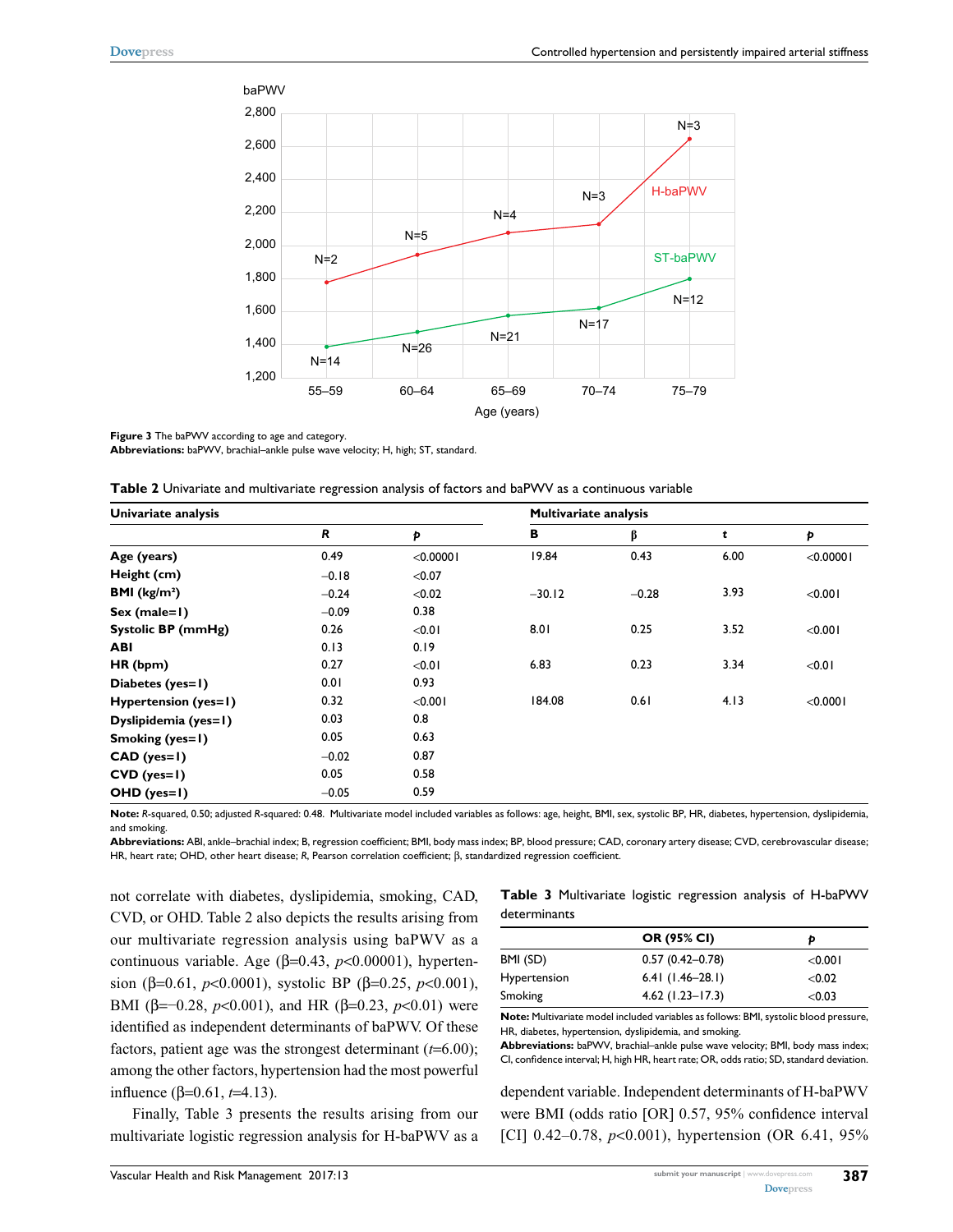CI 1.46–28.1, *p*<0.02), and smoking (OR 4.62, 95% CI 1.23–17.3,  $p<0.03$ ). In addition, HR showed a tendency to represent an independent determinant, although this was not statistically significant (OR 1.06, 95% CI 0.99–1.13, *p*=0.055).

# **Discussion**

To the best of our knowledge, this is the first study to demonstrate that the hypertensive state itself is a determinant of high baPWV in patients with adequately controlled BP. A phenomenon that correlates baPWV with systolic BP is consistent with its properties despite the fact that the systolic BP of our study subjects was <140 mmHg. Nevertheless, multivariate regression analysis showed that systolic BP influenced only approximately 70 cm/s of baPWV for every SD increase in systolic BP. On the other hand, the hypertensive state itself emerged as an independent determinant that could increase baPWV to 184 cm/s despite the adequate achievement of an antihypertensive condition. This influence is the equivalent of aging by 9 years (184.1  $\div$  19.8=9.3). Furthermore, those in a hypertensive state were predicted to develop H-baPWV by an OR of six. These results imply that the hypertensive state itself is a candidate predictor for H-baPWV. In contrast, there was no difference in baPWV for those with or without diabetes and dyslipidemia. These results, particularly the fact that baPWV was not associated with diabetes mellitus, are contradictory to the results of a recent Mendelian randomization study, which indicated the causal role of diabetes on baPWV.<sup>19</sup> For this reason, we consider that the rate of diabetes was relatively low in our subjects (16%). Moreover, our institute is a cardiology clinic that focuses particularly upon primary prevention. Consequently, there may be differences in terms of our patient characteristics as compared with those attending other institutes or departments, such as general medicine, diabetic clinics, or a foundation hospital. Our finding that baPWV had no association with dyslipidemia is plausible for several reasons, including the findings of a recent Mendelian randomization study that has evaluated triglyceride as a causative factor.<sup>20–22</sup> Dyslipidemia is a factor that mainly affects the formation of intimal hyperplasia and plaque formation. On the other hand, baPWV is a factor that mainly reflects the stiffness or function of an aortic wall. $5-7$ Furthermore, statins are mainly used to treat low-density lipoprotein cholesterol, and several studies have demonstrated differences in baPWV improvement, which relate to different types of statins. This suggests variance in pleiotropy, including antioxidative effects.23–25 For these reasons, dyslipidemia did not associate strongly with baPWV.

BMI was identified as a negative independent determinant of baPWV as a continuous variable and H-baPWV. A similar report has been published for a health check-up population in which the reference value of baPWV in each gender was calculated. Furthermore, it showed that BMI was independently associated with baPWV in a negative manner.<sup>21</sup> Generally, lean individuals possibly have lesser volume of circulating blood and have arteries of smaller caliber (higher PWV), especially if BPs are similar. Our result would not contradict this logic. However, the influence of BMI in our study was approximately threefold higher than that of the health check-up population (β=−0.09 in males, β=−0.08 in females).21 There are several different factors between our study subjects and the health check-up population. Those are mean age  $(-20 \text{ years})$ , mean baPWV  $(-400 \text{ cm/s})$ , and independent determinants identified by multivariate analysis.<sup>21</sup> Mechanisms related to body composition such as sarcopenia could also have influenced baPWV. Ochi et al investigated the relationship between baPWV and sarcopenia in a cohort of middle-aged and elderly patients. They showed that the ratio of thigh muscle cross-sectional area to body weight correlated in a negative independent manner with baPWV.26 There have also been continuous reports of the "obesity paradox" over recent years.27–30 Especially, we noted striking evidence which showed simply, "the leaner they are, the earlier they decease," in a Japanese elderly cohort (aged 65~79) of the Japan Collaborative Cohort study.<sup>27</sup> A synchronized phenomenon of 1) weight reduction mainly due to muscle mass reduction, 2) aortic stiffness progression, and 3) the trajectory of prognostic disadvantage from the aspect of baPWV in middle-aged and elderly patients may be consistent. Another study reported regional differences in PWVs in terms of correlation with BMI.<sup>31</sup> Further studies are now needed to clarify these mechanisms.

In the present study, smoking emerged as an independent factor for H-baPWV although baPWV did not differ significantly between those with or without smoking. Furthermore, some studies have shown inconsistent results in terms of the influence of smoking upon baPWV.21,32–37 According to these reports, smoking acted acutely to increase baPWV as a whole. Nevertheless, in terms of long-term effects, smoking might have possible interactions with a variety of other factors, including exercise habits, total amount of smoking, smoking duration, and genetic factors.<sup>36,37</sup> These interactions may, thus, exert influences upon baPWV.

We found, moreover, that HR was an independent factor for baPWV as a continuous variable and tended to be a determinant of H-baPWV. Compared to subjects in previous

**388**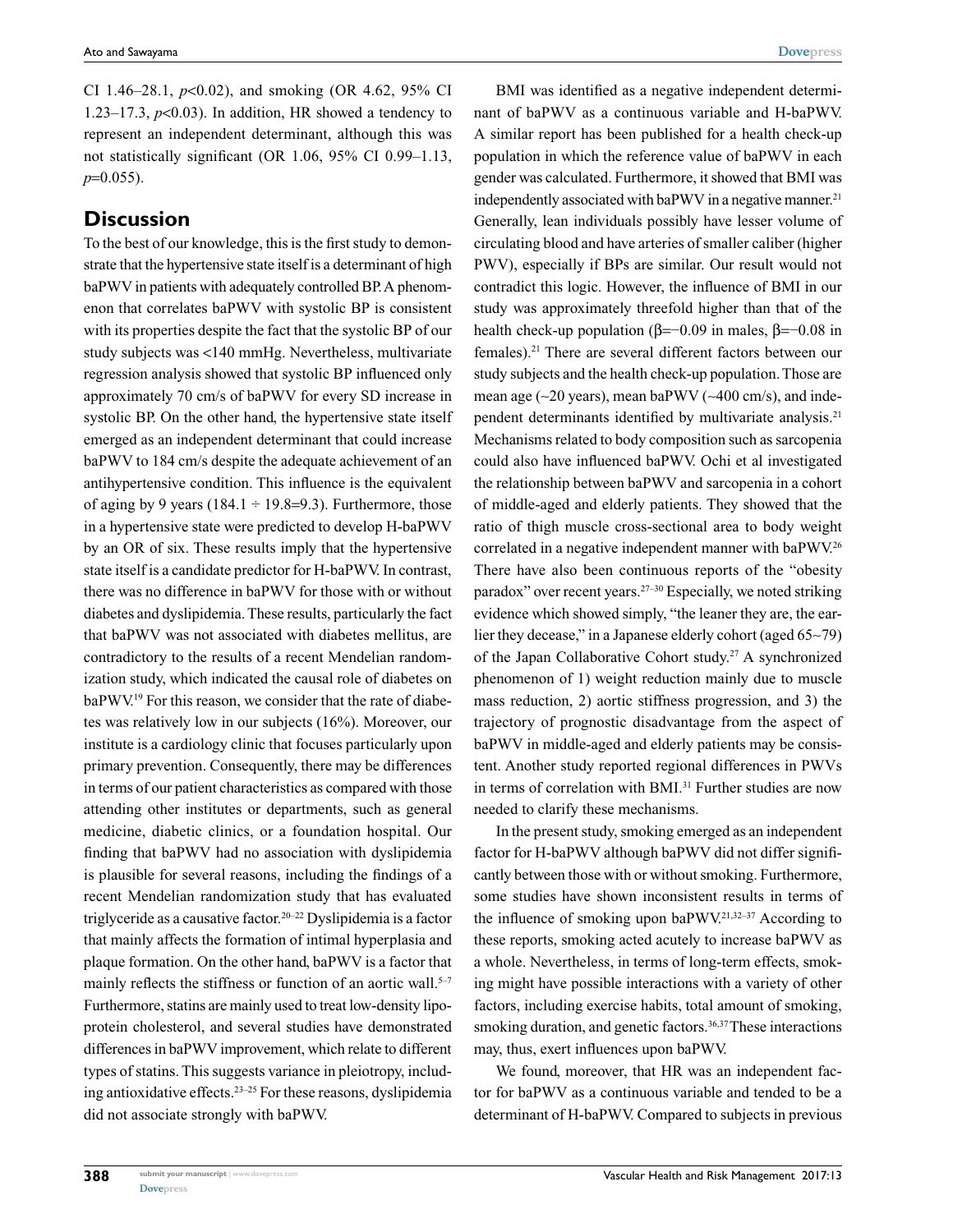studies, who also showed an association between HR and baPWV,38,39 our subjects were older. This phenomenon might possibly be related to sympathetic nerve activity.40–42

We first demonstrated that the hypertensive state itself represents an independent factor for both baPWV and H-baPWV, especially among patients without hypertension and patients with appropriately treated hypertension. This result may represent a potential countermeasure for a future "heart failure (HF) pandemic."43,44 The baPWV has already been proved to be a predictor of all-cause mortality and cardiovascular events, even after adjustment for conventional atherosclerotic risk factors.8–10 Moreover, using baPWV with a cutoff of 1,750 cm/s, recurrent HF in those with normal BP and the onset of HF can be efficiently predicted.45,46 Knowledge of baPWV also enhances our ability to diagnose heart failure with preserved ejection fraction (HFpEF) in patients with acute dyspnea.<sup>47</sup> Cong et al reported that the diagnostic accuracy for HFpEF significantly improved after adding baPWV to the diagnostic criteria of the 2007 ESC consensus statement (net reclassification improvement 0.127, *p*=0.02).<sup>47</sup> Collectively, these data suggest that baPWV has the diagnostic ability to predict patients with a high risk of HF and has adjunctive value to diagnose HFpEF. Moreover, this examination can simultaneously measure indices for left ventricle (LV) function; ET/PEP can accurately predict a reduced ejection fraction and LV dyssynchrony.15,48 Furthermore, ET/PEP can efficiently identify abnormal LV–aorta coupling in stable patients with HF.49 Thus, this measurement device could efficiently support the evaluation or prediction of a decline in LV function and HF. Furthermore, it has been reported that  $baPWV^{50-53}$  and aortic stiffness<sup>54,55</sup> are independent predictors of the onset of hypertension. With regard to the Japanese population only, a cutoff value of approximately 14 m/s was shown to significantly raise the OR and the hazard ratio. $50-52$ One reason for the baPWV cut-off value at 14 m/s is that this represents "middle-risk"; this cutoff is recommended for lifestyle modifications in the guidelines for "vascular function tests" published by the Japanese Circulation Society.<sup>1,51</sup> Therefore, it is implied that baPWV is able to stratify normotensive patients at higher risk of the onset of hypertension. Needless to say, genetic factors are also considered as one of the causes of hypertension.<sup>2</sup> Yet, the mechanism involved is not understood because the onset of hypertension is also strongly affected by a combination of acquired and environmental factors.<sup>2</sup> Thus, to predict the onset of hypertension, the use of baPWV testing is both simple and economical, $1,5$ and could be a more realistic measure than those available at present. Once hypertension develops, a natural consequence

is for arterial stiffness to progress synergistically. The extent of the accumulating damage upon the vessels would depend upon the duration for which hypertension was untreated and the internal pressure of the arteries. As a result, even if hypertension is controlled for a certain period after its onset, it follows that the baPWV of such patients gets higher than it does in patients whose BP is maintained at normal levels.<sup>56</sup> The baPWV also shows individual differences, even in the pediatric population.21,57–60 Tomiyama et al described reference values for baPWV in healthy Japanese adults without atherosclerotic risk factors.21 The explanatory power of the relevant quadratic regression curve was limited (male  $R^2=0.16$ , female  $R^2=0.37$ , both  $p<0.01$ ). This indicates that there are clear individual differences in baPWV, even within populations without any atherosclerotic risk factors. Taking this information together, the wider application of a simple baPWV measurement could be a very practical method over the next few decades. Because this measurement can stratify the high risks of hypertension and HF in Japan. Furthermore, baPWV is an independent predictor for all-cause mortality and cardiovascular events.<sup>1,2,8-10</sup> We should also consider that, even in young normotensive subjects, if baPWV is higher than the normal range  $(>=$  mean  $+$  SD) according to their ages, then there is a higher risk of developing hypertension earlier. In addition, the subject should receive advice pertaining to lifestyle modifications.

# **Limitations**

There are several limitations of this study that should be considered when interpreting our conclusions. First, our study design was retrospective and cross-sectional in design, although there was an element of longitudinal design. As such, our results do not prove causation. Nevertheless, we can consider that one causative factor is the so-called "vicious cycle" in that a delay, or the neglect of hypertensive treatment, could exacerbate aortic stiffness, and that progressive aortic stiffness itself would further exacerbate hypertension. Second, we did not consider any information relating to blood samples and medication. We must consider that it is likely that there would be residual confounding factors present in class effects, the quantity of prescribed medications, and also in the combination of medications. Third, we did not consider renal function or estimated glomerular filtration rate (eGFR). It is not the case that chronic kidney disease, or end-stage renal failure alone can predict a poorer prognosis.<sup>2,61</sup> Nevertheless, recent Mendelian randomization studies have, at least, cast doubt on the causative relationship between cardiovascular prognosis and eGFR or cystatin C. Specifically, causative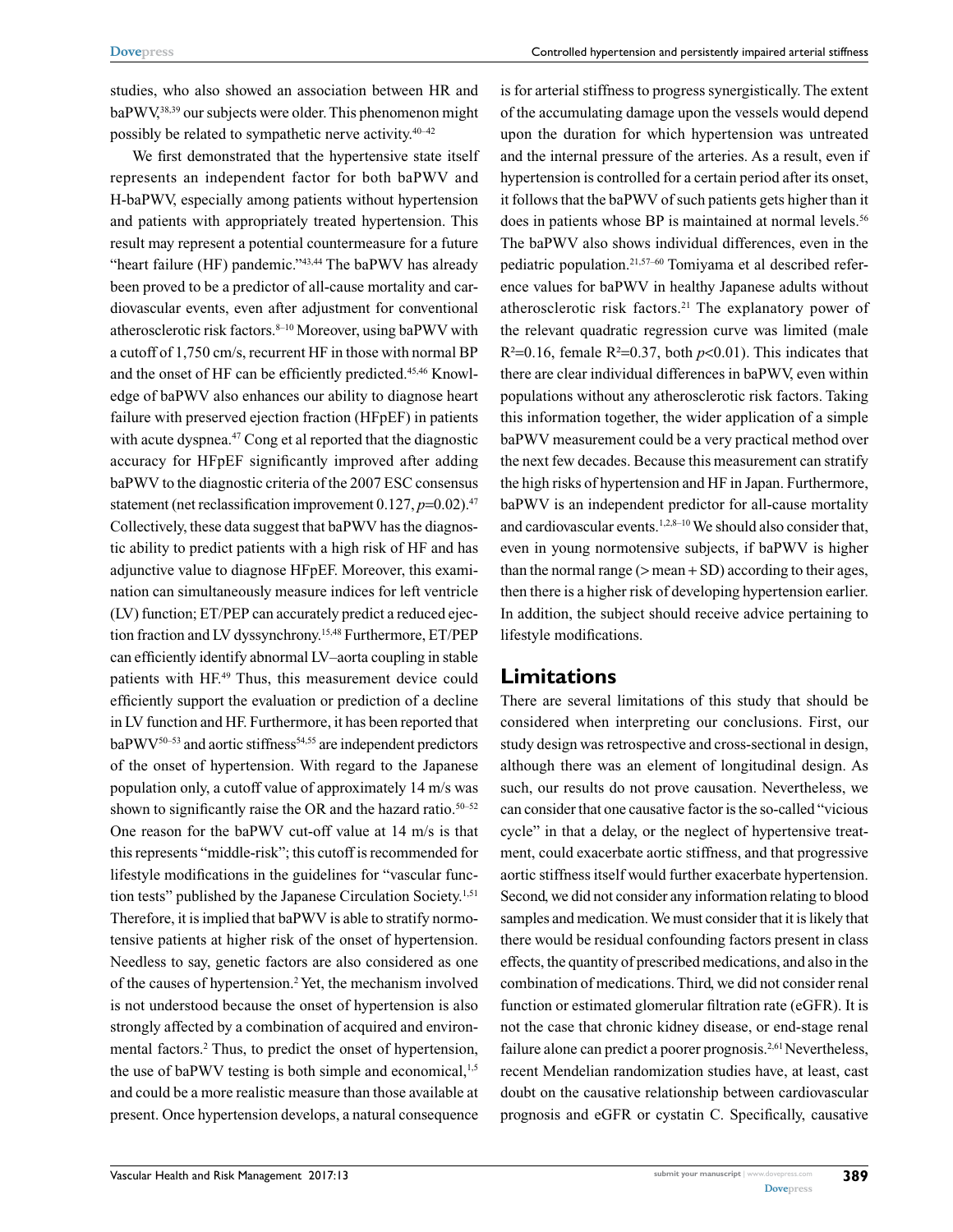factors related to eGFR and CAD<sup>62</sup> and on the association between serum cystatin C and cardiovascular events $63$  are evaluated. In other words, these studies potentially suggest that the surrogate indices of renal function, such as eGFR and serum cystatin C, are only mediating factors of prognosis. Further, those indices have no causality with regard to atherosclerotic events.62,63 Therefore, it might be inappropriate to undertake statistical analysis upon eGFR and cystatin C as independent determinants for baPWV, because we hypothesize that baPWV is a prognostic predictor. Fourth, we excluded some patients as possible ASO patients using not only borderline ABI ( $\leq$ 0.99) but also by using high %MAP  $(\geq 45)$  and UT  $(\geq 180)$ , <sup>1,11,13</sup> Thus, there is a possibility that we may have excluded pseudo-positive ASO. On the other hand, there was a high correlation between %MAP and UT  $(R>0.8, p<0.00001)$ . Thus, even if ABI is normal  $(≥1.0)$ , ASO is likely, especially in those with UT and %MAP close to the exclusion criteria (i.e.  $40<\frac{9}{4}MR < 45$  and  $170< UT < 180$ ). Therefore, although we used ASO exclusion criteria in our investigation, the possibility of underestimating baPWV is undeniable, due to pseudo-negative ASO. Fifth, our study design did not include any indices related to home BP. It was impossible to consider relationships relating to masked hypertension, morning BP, nocturnal BP, or obstructive sleep apnea. The current Japanese guidelines for hypertension prioritize home BP rather than clinic BP.<sup>2</sup> Nevertheless, we analyzed only patients whose clinic systolic BP was 123±9 (103–139) mmHg, including hypertensives, after attending our clinic on at least three occasions. It would be reasonable to suppose that antihypertensive treatment was administered in hypertensives at least several days before we measured baPWV. It is also appropriate to consider that H-baPWV arises from the influence of the hypertensive state itself. Sixth, we did not measure aortic calcification; therefore, this influence may have been masked in our analysis.64 Finally, our analysis only involved outpatients attending a clinic located in a suburban area of a provincial city in Japan, and featured a relatively small number of subjects. A prospective study on a larger scale is now required to confirm our findings.

# **Conclusion**

We demonstrated that the hypertensive state itself is an independent determinant of high baPWV in outpatients with atherosclerotic risk factors and in whom systolic BP is controlled to <140 mmHg. These results suggest the importance of treating hypertension from an early stage to control potential effects upon arterial stiffness.

# **Disclosure**

Dai Ato wrote this article as an academic activity based on the guaranteed right of freedom in academy for the Japanese (Article 23), and on the supreme law provided in Article 98 of the Constitution of Japan. Dai Ato is a former employee of Fukuda Colin (formerly Omron Colin, Nippon Colin) Co., Ltd. Fukuda Colin is one of the distributors of the PWV/ABI device (BP-203RPE series). and reports. Dai Ato reports no other conflicts of interest in this work. Toshitami Sawayama reports no conflicts of interest in this work.

#### **References**

- 1. Yamashina A, Kario K, Kohara K, et al. [Guidelines for noninvasive vascular function test] (JCS2013). Available from: http://www.j-circ. or.jp/guideline/pdf/JCS2013\_yamashina\_h.pdf. Accessed September 20, 2017. Japanese.
- 2. Shimamoto K, Ando K, Fujita T, et al; Japanese Society of Hypertension Committee for Guidelines for the Management of Hypertension. The Japanese Society of Hypertension Committee for Guidelines for the Management of Hypertension. *Hypertens Res*. 2014;37(4):253–390.
- 3. Vlachopoulos C, Aznaouridis K, Stefanadis C. Prediction of cardiovascular events and all-cause mortality with arterial stiffness: a systematic review and meta-analysis. *J Am Coll Cardiol*. 2010;55(13):1318–1327.
- 4. Ben-Shlomo Y, Spears M, Boustred C, et al. Aortic pulse wave velocity improves cardiovascular event prediction: an individual participant meta-analysis of prospective observational data from 17,635 subjects. *J Am Coll Cardiol*. 2014;63(7):636–646.
- 5. Yamashina A, Tomiyama H, Takeda K, et al. Validity, reproducibility, and clinical significance of noninvasive brachial-ankle pulse wave velocity measurement. *Hypertens Res*. 2002;25(3):359–364.
- 6. Sugawara J, Hayashi K, Tanaka H. Arterial path length estimation on brachial-ankle pulse wave velocity: validity of height-based formulas. *J Hypertens*. 2014;32(4):881–889.
- 7. Sugawara J, Tanaka H. Brachial-ankle pulse wave velocity: myths, misconceptions, and realities. *Pulse (Basel)*. 2015;3(2):106–113.
- 8. Vlachopoulos C, Aznaouridis K, Terentes-Printzios D, Ioakeimidis N, Stefanadis C. Prediction of cardiovascular events and all-cause mortality with brachial-ankle elasticity index: a systematic review and meta-analysis. *Hypertension*. 2012;60(2):556–562.
- 9. Ohkuma T, Ninomiya T, Tomiyama H; Collaborative Group for J-BAVEL (Japan Brachial-Ankle Pulse Wave Velocity Individual Participant Data Meta-Analysis of Prospective Studies). Brachialankle pulse wave velocity and the risk prediction of cardiovascular disease: an individual participant data meta-analysis. *Hypertension*. 2017;69(6):1045–1052.
- 10. Ato D, Takami T. Brachial-ankle pulse wave velocity, mortality, and cardiovascular events. *J Cardiovasc Disord*. 2015;2(1):1009.
- 11. Hashimoto T, Ichihashi S, Iwakoshi S, Kichikawa K. Combination of pulse volume recording (PVR) parameters and ankle-brachial index (ABI) improves diagnostic accuracy for peripheral arterial disease compared with ABI alone. *Hypertens Res*. 2016;39(6):430–434.
- 12. Yokoyama H, Shoji T, Kimoto E, et al. Pulse wave velocity in lowerlimb arteries among diabetic patients with peripheral arterial disease. *J Atheroscler Thromb*. 2003;10(4):253–258.
- 13. Sawayama T. [Up-stroke Time Prolongation as Potential Early Diagnostic Marker of Peripheral Artery Disease – A Longitudinal Study] *Japanese J Clin Physiol*. 2016;46(2):79–85. [Article in Japanese].
- 14. Sawayama T, Ochiai M, Marumoto S, Matsuura T, Niki I. Influence of amyl nitrite inhalation on the systolic time intervals in normal subjects and in patients with ischemic heart disease. *Circulation*. 1969;40(3):327–335.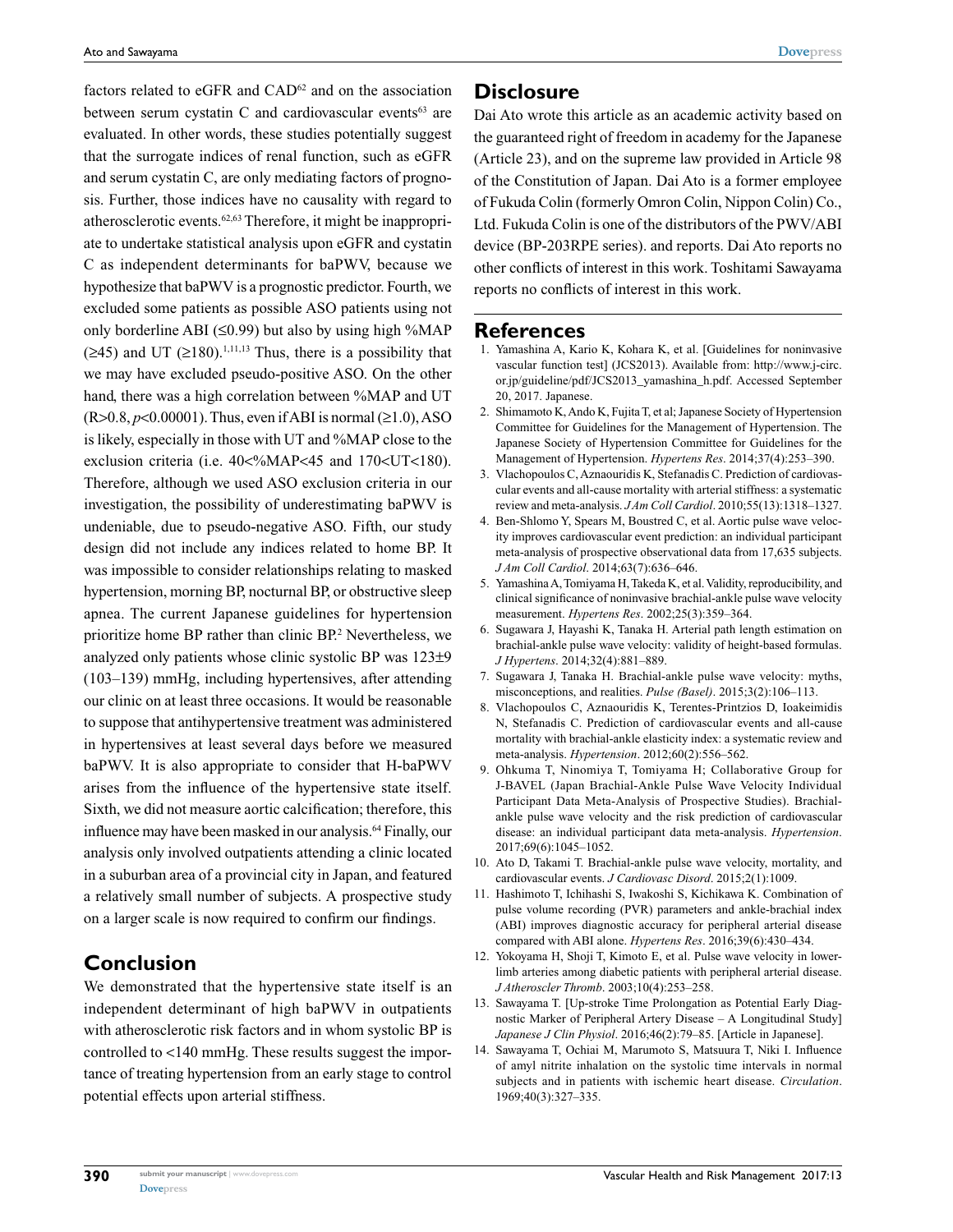- 15. Shimizu M, Fujii H, Yamawake N, Nishizaki M. [Prognostic Value of Systolic Time Interval Analysis on Pulse Wave Examination for Poor Left Ventricular Contraction and Dyssynchrony] *Japanese J Clin Physiol*. 2016;46(2):87–94. [Article in Japanese]
- 16. The Japan Diabetes Society. *Evidence-based Practice Guideline for the Treatment for Diabetes in Japan 2013.* Available from: http://www.jds. or.jp/modules/en/index.php?content\_id=44. Accessed September 20, 2017.
- 17. Japan Atherosclerosis Society. Japan Atherosclerosis Society (JAS) Guidelines for Prevention of Atherosclerotic Cardiovascular Diseases 2012 (June 20, 2012). Available from: http://www.j-athero.org/en/ publications/guideline2012.html. Accessed September 20, 2017.
- 18. Kanda Y. Investigation of the freely available easy-to-use software "EZR" for medical statistics. *Bone Marrow Transplant*. 2013;48(3):452–458.
- 19. Xu M, Huang Y, Xie L, et al. Diabetes and risk of arterial stiffness: a mendelian randomization analysis. *Diabetes*. 2016;65(6):1731–1740.
- 20. Yao WM, Zhang HF, Zhu ZY, et al. Genetically elevated levels of circulating triglycerides and brachial-ankle pulse wave velocity in a Chinese population. *J Hum Hypertens*. 2013;27(4):265–270.
- 21. Tomiyama H, Yamashina A, Arai T, et al. Influences of age and gender on results of noninvasive brachial-ankle pulse wave velocity measurement—a survey of 12517 subjects. *Atherosclerosis*. 2003;166(2):303–309.
- 22. Liu Z, Burgess S, Wang Z, et al. Associations of triglyceride levels with longevity and frailty: a Mendelian randomization analysis. *Sci Rep*. 2017;7:41579.
- 23. Ichihara A, Hayashi M, Koura Y, Tada Y, Kaneshiro Y, Saruta T. Longterm effects of statins on arterial pressure and stiffness of hypertensives. *J Hum Hypertens*. 2005;19(2):103–109.
- 24. Hongo M, Kumazaki S, Izawa A, et al. Low-dose rosuvastatin improves arterial stiffness in high-risk Japanese patients with dyslipidemia in a primary prevention group. *Circ J*. 2011;75(11):2660–2667.
- 25. Toyama K, Sugiyama S, Oka H, et al. Combination treatment of rosuvastatin or atorvastatin, with regular exercise improves arterial wall stiffness in patients with coronary artery disease. *PLoS One*. 2012;7(7):e41369.
- 26. Ochi M, Kohara K, Tabara Y, et al. Arterial stiffness is associated with low thigh muscle mass in middle-aged to elderly men. *Atherosclerosis*. 2010;212(1):327–332.
- 27. Tamakoshi A, Yatsuya H, Lin Y; JACC Study Group. BMI and all-cause mortality among Japanese older adults: findings from the Japan collaborative cohort study. *Obesity (Silver Spring)*. 2010;18(2):362–369.
- 28. Berrington de Gonzalez A, Hartge P, Cerhan JR, et al. Body-mass index and mortality among 1.46 million white adults. *N Engl J Med*. 2010;363(23):2211–2219.
- 29. Tobias DK, Pan A, Jackson CL, et al. Body-mass index and mortality among adults with incident type 2 diabetes. *N Engl J Med*. 2014;370(3):233–244.
- 30. Flegal KM, Kit BK, Orpana H, Graubard BI. Association of all-cause mortality with overweight and obesity using standard body mass index categories: a systematic review and meta-analysis. *JAMA*. 2013;309(1):71–82.
- 31. Choo J, Shin C, Barinas-Mitchell E, et al. Regional pulse wave velocities and their cardiovascular risk factors among healthy middle-aged men: a cross-sectional population-based study. *BMC Cardiovasc Disord*. 2014;14:5.
- 32. Kim JW, Park CG, Hong SJ, et al. Acute and chronic effects of cigarette smoking on arterial stiffness. *Blood Press*. 2005;14(2):80–85.
- 33. Tomiyama H, Hashimoto H, Tanaka H, et al. Continuous smoking and progression of arterial stiffening: a prospective study. *J Am Coll Cardiol*. 2010;55(18):1979–1987.
- 34. Kubozono T, Miyata M, Ueyama K, et al. Acute and chronic effects of smoking on arterial stiffness. *Circ J*. 2011;75(3):698–702.
- 35. Fukui T, Maruyama M, Yamauchi K, Abe Y, Yoshitaka S, Yasuda T. Ten-year longitudinal study on brachial-ankle pulse wave velocity (baPWV) in middle-aged Japanese males - analysis of relationship with clustering of atherosclerosis risk factors. *Ningen Dock International*. 2015;2:70–75.
- 36. Park W, Miyachi M, Tanaka H. Does aerobic exercise mitigate the effects of cigarette smoking on arterial stiffness? *J Clin Hypertens (Greenwich)*. 2014;16(9):640–644.
- 37. Ji Y, Ge J, Zhu Z, Wang F, Jiang J, Cao H. Relationship between C242T polymorphism and arterial stiffness in an apparently healthy population. *J Hum Hypertens*. 2016;30(8):488–492.
- 38. Su HM, Lee KT, Chu CS, et al. Effects of heart rate on brachial-ankle pulse wave velocity and ankle-brachial pressure index in patients without significant organic heart disease. *Angiology*. 2007;58(1):67–74.
- 39. Sonoda H, Takase H, Dohi Y, Kimura G. Factors associated with brachial-ankle pulse wave velocity in the general population. *J Hum Hypertens*. 2012;26(12):701–705.
- 40. Sugawara J, Komine H, Hayashi K, et al. Effect of systemic nitric oxide synthase inhibition on arterial stiffness in humans. *Hypertens Res*. 2007;30(5):411–415.
- 41. Swierblewska E, Hering D, Kara T, et al. An independent relationship between muscle sympathetic nerve activity and pulse wave velocity in normal humans. *J Hypertens*. 2010;28(5):979–984.
- 42. Tomiyama H, Hashimoto H, Tanaka H, et al; baPWV/cfPWV Collaboration Group. Synergistic relationship between changes in the pulse wave velocity and changes in the heart rate in middle-aged Japanese adults: a prospective study. *J Hypertens*. 2010;28(4):687–694.
- 43. Shimokawa H, Miura M, Nochioka K, Sakata Y. Heart failure as a general pandemic in Asia. *Eur J Heart Fail*. 2015;17(9):884–892.
- 44. Konishi M, Ishida J, Springer J, et al. Heart failure epidemiology and novel treatments in Japan: facts and numbers. *ESC Heart Fail*. 2016;3(3):145–151.
- 45. Meguro T, Nagatomo Y, Nagae A, et al. Elevated arterial stiffness evaluated by brachial-ankle pulse wave velocity is deleterious for the prognosis of patients with heart failure. *Circ J*. 2009;73(4):673–680.
- 46. Aisu H, Saito M, Inaba S, et al. Association of worsening arterial stiffness with incident heart failure in asymptomatic patients with cardiovascular risk factors. *Hypertens Res*. 2017;40(2):173–180.
- 47. Cong T, Jiang S, Wang K, Zhong L, Wu J, Su D. Predictive value of brachial-ankle artery pulse wave velocity to heart failure with preserved ejection fraction in hospitalised patients with acute dyspnoea. *Pak J Med Sci*. 2015;31(3):516–521.
- 48. Chen SC, Chang JM, Liu WC, et al. Significant correlation between ratio of brachial pre-ejection period to ejection time and left ventricular ejection fraction and mass index in patients with chronic kidney disease. *Nephrol Dial Transplant*. 2011;26(6):1895–1902.
- 49. Cheng HM, Yu WC, Sung SH, Wang KL, Chuang SY, Chen CH. Usefulness of systolic time intervals in the identification of abnormal ventriculo-arterial coupling in stable heart failure patients. *Eur J Heart Fail*. 2008;10(12):1192–1200.
- 50. Takase H, Dohi Y, Toriyama T, et al. Brachial-ankle pulse wave velocity predicts increase in blood pressure and onset of hypertension. *Am J Hypertens*. 2011;24(6):667–673.
- 51. Tomiyama H, Matsumoto C, Yamada J, et al. Predictors of progression from prehypertension to hypertension in Japanese men. *Am J Hypertens*. 2009;22(6):630–636.
- 52. Satoh H, Saijo Y, Kishi R, Tsutsui H. Brachial-ankle pulse wave velocity is an independent predictor of incident hypertension in Japanese normotensive male subjects. *Environ Health Prev Med*. 2011;16(4):217–223.
- 53. Zheng X, Jin C, Liu Y, et al. Arterial stiffness as a predictor of clinical hypertension. *J Clin Hypertens (Greenwich)*. 2015;17(8):582–591.
- 54. Liao D, Arnett DK, Tyroler HA, et al. Arterial stiffness and the development of hypertension. The ARIC study. *Hypertension*. 1999;34(2):201–206.
- 55. Najjar SS, Scuteri A, Shetty V, et al. Pulse wave velocity is an independent predictor of the longitudinal increase in systolic blood pressure and of incident hypertension in the Baltimore Longitudinal Study of Aging. *J Am Coll Cardiol*. 2008;51(14):1377–1383.
- 56. Doba N, Tokuda Y, Tomiyama H, Goldstein NE, Kushiro T, Hinohara S. Changes in ankle brachial pulse wave velocity during a five-year follow-up period in older Japanese adults: sub-analysis results of the health research volunteer study in Japan. *Intern Med*. 2013;52(1):21–27.